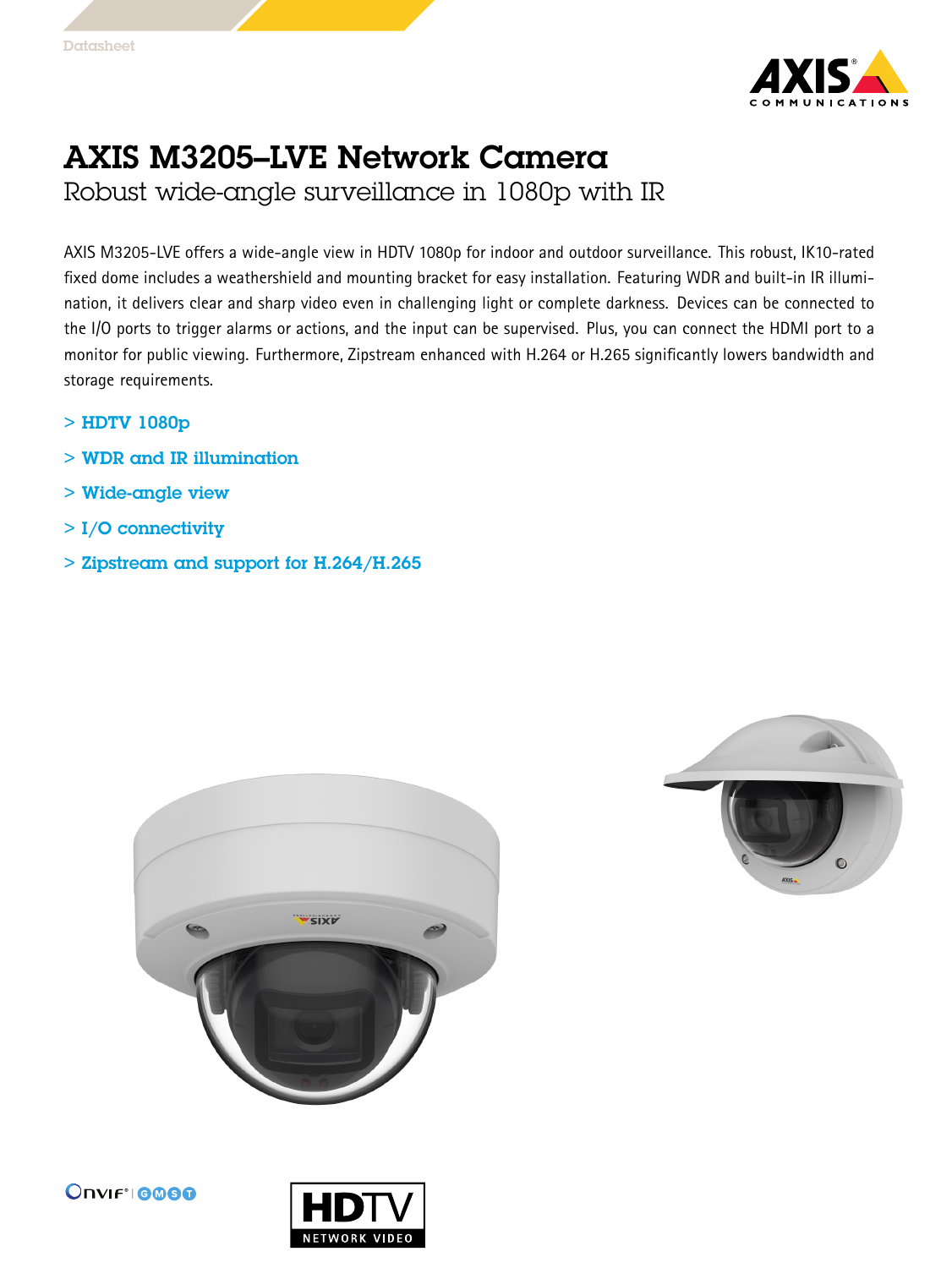## AXIS M3205–LVE Network Camera

| Camera                                         |                                                                                                                                                                                                                                                                                                                                                                                                                                  |  |
|------------------------------------------------|----------------------------------------------------------------------------------------------------------------------------------------------------------------------------------------------------------------------------------------------------------------------------------------------------------------------------------------------------------------------------------------------------------------------------------|--|
| Image sensor                                   | 1/2.9" progressive scan RGB CMOS                                                                                                                                                                                                                                                                                                                                                                                                 |  |
| Lens                                           | 3.1 mm, F2.0<br>Horizontal field of view: 100°<br>Vertical field of view: 54°<br>Fixed iris, IR corrected                                                                                                                                                                                                                                                                                                                        |  |
| Day and night                                  | Automatically removable infrared-cut filter                                                                                                                                                                                                                                                                                                                                                                                      |  |
| Minimum<br>illumination                        | Color: 0.2 lux at 50 IRE, F2.0<br>B/W: 0.04 lux at 50 IRE, F2.0<br>0 lux with IR illumination on                                                                                                                                                                                                                                                                                                                                 |  |
| Shutter speed                                  | $1/32500$ s to $1/5$ s                                                                                                                                                                                                                                                                                                                                                                                                           |  |
| Camera angle<br>adjustment                     | Pan $\pm$ 175°, tilt 65°, rotation $\pm$ 180°                                                                                                                                                                                                                                                                                                                                                                                    |  |
| System on chip (SoC)                           |                                                                                                                                                                                                                                                                                                                                                                                                                                  |  |
| Model                                          | S5L                                                                                                                                                                                                                                                                                                                                                                                                                              |  |
| Memory                                         | 512 MB RAM, 512 MB Flash                                                                                                                                                                                                                                                                                                                                                                                                         |  |
| Video<br>Video<br>compression                  | H.264 (MPEG-4 Part 10/AVC) High and Main Profiles<br>H.265 (MPEG-H Part 2/HEVC) Main Profile<br><b>Motion JPEG</b>                                                                                                                                                                                                                                                                                                               |  |
| Resolution                                     | 1920x1080 to 320x240                                                                                                                                                                                                                                                                                                                                                                                                             |  |
| Frame rate                                     | Up to 25/30 fps with power line frequency 50/60 Hz                                                                                                                                                                                                                                                                                                                                                                               |  |
| Video streaming                                | Multiple, individually configurable streams in H.264, H.265 and<br>Motion JPEG<br>Axis Zipstream technology in H.264 and H.265<br>Controllable frame rate and bandwidth<br>VBR/ABR/MBR H.264 and H.265<br>HDMI                                                                                                                                                                                                                   |  |
| Multi-view<br>streaming                        | 2 individually cropped out view areas                                                                                                                                                                                                                                                                                                                                                                                            |  |
| <b>HDMI</b> output                             | HDMI 1080p (16:9) @25/30 fps (50/60 Hz)<br>HDMI 720p (16:9) @50/60 fps (50/60 Hz)                                                                                                                                                                                                                                                                                                                                                |  |
| lmage settings                                 | Compression, color saturation, brightness, sharpness, contrast,<br>white balance, day/night threshold, exposure control (including<br>automatic gain control), WDR up to 115 dB depending on scene,<br>fine tuning of low-light behavior, text and image overlay, polygon<br>privacy masks, mirroring, rotation: 0°, 90°, 180°, 270°, including<br>Corridor Format, dynamic text and image overlay                               |  |
| Pan/Tilt/Zoom                                  | Digital PTZ                                                                                                                                                                                                                                                                                                                                                                                                                      |  |
| Audio                                          |                                                                                                                                                                                                                                                                                                                                                                                                                                  |  |
| Audio<br>input/output                          | Two-way audio connectivity via optional AXIS T61 Audio and I/O<br>Interfaces with portcast technology                                                                                                                                                                                                                                                                                                                            |  |
| <b>Network</b>                                 |                                                                                                                                                                                                                                                                                                                                                                                                                                  |  |
| Security                                       | Password protection, IP address filtering, HTTPS <sup>a</sup> encryption,<br>IEEE 802.1x (EAP-TLS) <sup>a</sup> network access control, digest<br>authentication, user access log, centralized certificate<br>management, brute force delay protection, signed firmware                                                                                                                                                          |  |
| Supported<br>protocols                         | IPv4, IPv6 USGv6, ICMPv4/ICMPv6, HTTP, HTTP/2, HTTPS <sup>a</sup> , TLS <sup>a</sup> ,<br>QoS Layer 3 DiffServ, FTP, SFTP, CIFS/SMB, SMTP, mDNS (Bonjour),<br>UPnP®, SNMP v1/v2c/v3 (MIB-II), DNS/DNSv6, DDNS, NTP, RTSP,<br>RTP, SRTP, TCP, UDP, IGMPv1/v2/v3, RTCP, ICMP, DHCPv4/v6, ARP,<br>SOCKS, SSH, SIP, LLDP, CDP, MQTT v3.1.1, Syslog, Link-Local<br>address (ZeroConf)                                                 |  |
| System integration                             |                                                                                                                                                                                                                                                                                                                                                                                                                                  |  |
| Application<br>Programming<br><b>Interface</b> | Open API for software integration, including VAPIX® and<br>AXIS Camera Application Platform; specifications at axis.com<br>One-click cloud connection<br>ONVIF® Profile G, ONVIF® Profile M, ONVIF® Profile S and<br>ONVIF <sup>®</sup> Profile T, specification at onvif.org<br>Support for Session Initiation Protocol (SIP) for integration with<br>Voice over IP (VoIP) systems, peer to peer or integrated with<br>SIP/PBX. |  |
| Event conditions                               | Analytics, external input, supervision of input, edge storage<br>events, virtual inputs through API                                                                                                                                                                                                                                                                                                                              |  |
| <b>Event actions</b>                           | Record video: SD card and network share<br>Upload of images or video clips: FTP, SFTP, HTTP, HTTPS, network<br>share, and email                                                                                                                                                                                                                                                                                                  |  |

|                               | Pre- and post-alarm video or image buffering for recording or                                                                                                                                                                                                                                      |
|-------------------------------|----------------------------------------------------------------------------------------------------------------------------------------------------------------------------------------------------------------------------------------------------------------------------------------------------|
|                               | upload<br>Notification: email, HTTP, HTTPS, TCP, and SNMP trap<br>Overlay text, external output activation                                                                                                                                                                                         |
| Data streaming                | Event data                                                                                                                                                                                                                                                                                         |
| Built-in<br>installation aids | Pixel counter, OptimizedIR with adjustable IR illumination<br>intensity                                                                                                                                                                                                                            |
| Analytics                     |                                                                                                                                                                                                                                                                                                    |
| <b>Applications</b>           | Included<br>AXIS Motion Guard, AXIS Fence Guard, AXIS Loitering Guard<br>AXIS Video Motion Detection, active tampering alarm<br>Supported<br>Support for AXIS Camera Application Platform enabling<br>installation of third-party applications, see <i>axis.com/acap</i>                           |
| General                       |                                                                                                                                                                                                                                                                                                    |
| Casing                        | IP66- and NEMA 4X-rated, IK10 impact-resistant polycarbonate<br>casing with hard-coated dome and dehumidifying membrane<br>Encapsulated electronics and captive screws<br>Color: White NCS S 1002-B<br>For repainting instructions of casing and impact on warranty,<br>contact your Axis partner. |
| Mounting                      | Mounting bracket with holes for junction box (double-gang,<br>single-gang, and 4" octagon) and for wall or ceiling mount<br>1/4"-20 UNC tripod screw thread                                                                                                                                        |
| Sustainability                | PVC free                                                                                                                                                                                                                                                                                           |
| Power                         | Power over Ethernet IEEE 802.3af/802.3at Type 1 Class 3<br>Max 12.0 W, typical 3.7 W                                                                                                                                                                                                               |
| <b>Connectors</b>             | RJ45 10BASE-T/100BASE-TX PoE<br>HDMI type D<br>I/O: 4-pin 2.5 mm (0.098 in) terminal block for 1 supervised<br>digital input and 1 digital output (12 V DC output, max. load<br>25 mA)<br>Audio and I/O connectivity via AXIS T61 Audio and I/O Interfaces<br>with portcast technology             |
| IR illumination               | Power-efficient, long-life 850 nm IR LEDs<br>Range of reach 20 m (65 ft) or more depending on the scene                                                                                                                                                                                            |
| Storage                       | Support for microSD/microSDHC/microSDXC card<br>Support for SD card encryption (AES-XTS-Plain64 256bit)<br>Recording to network-attached storage (NAS)<br>For SD card and NAS recommendations see axis.com                                                                                         |
| Operating<br>conditions       | -40 °C to 50 °C (-40 °F to 122 °F)<br>Start-up temperature: -30 °C to 50 °C (-22 °F to 122 °F)<br>Humidity 10-100% RH (condensing)                                                                                                                                                                 |
| Storage<br>conditions         | -40 °C to 65 °C (-40 °F to 149 °F)<br>Humidity 5-95% RH (non-condensing)                                                                                                                                                                                                                           |
| Approvals                     | EMC<br>EN 55032 Class A, EN 55024, EN 61000-6-1, EN 61000-6-2,<br>FCC Part 15 Subpart B Class A, ICES-3(A)/NMB-3(A), VCCI Class A,<br>RCM AS/NZS CISPR 32 Class A, KC KN32 Class A, KC KN35<br>Safety<br>IEC/EN/UL 62368-1, IEC/EN/UL 60950-22, IEC/EN 62471,                                      |
|                               | IS 13252<br>Environment<br>IEC 60068-2-1, IEC 60068-2-2, IEC 60068-2-6, IEC 60068-2-14,<br>IEC 60068-2-27, IEC 60068-2-78, IEC/EN 62262 IK10,<br>IEC/EN 60529 IP66, NEMA 250 Type 4X<br><b>Network</b><br>NIST SP500-267                                                                           |
| <b>Dimensions</b>             | Without weathershield:<br>Height: 104 mm (4.06 in)<br>Ø 149 mm (5.87 in)                                                                                                                                                                                                                           |
| Weight                        | With weathershield: 720 g (1.6 lb)                                                                                                                                                                                                                                                                 |
| Included<br>accessories       | Installation guide, Windows® decoder 1-user license, drill<br>template, Resistorx® T20 L-key, terminal block connectors, cable<br>gaskets, connector quard, weathershield                                                                                                                          |
| Optional<br>accessories       | AXIS TP3201/AXIS T94M02L Recessed Mount Kits<br>(indoor/outdoor), AXIS T94K01D/AXIS T94T01D Pendant<br>Kits (indoor/outdoor), AXIS TP3101 Pendant Wall Mount<br>(indoor), AXIS Dome Intrusion Switch C, AXIS ACI Conduit<br>Adapters, AXIS T6101 Audio and I/O Interface, AXIS T6112 Audio         |